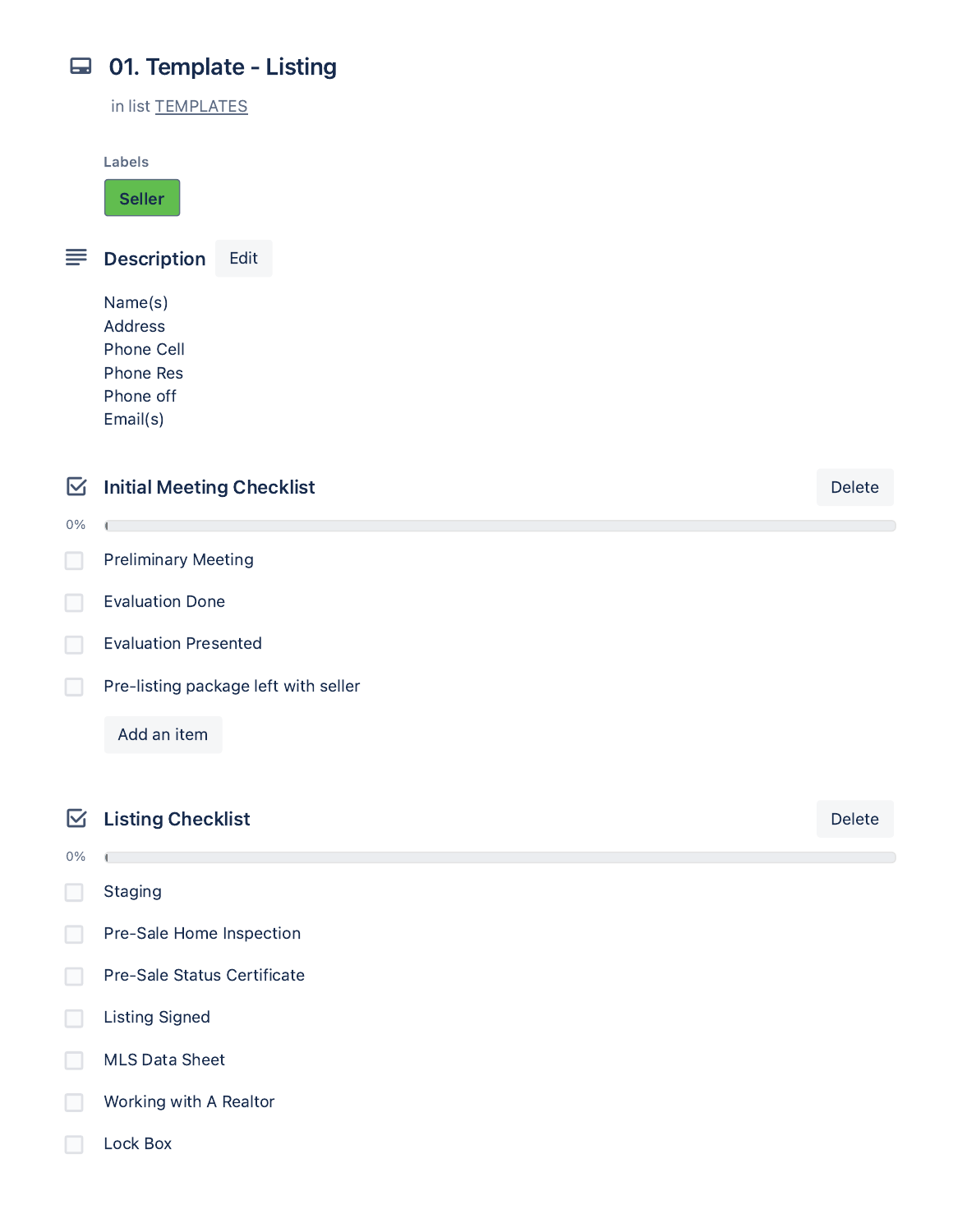- Photos
- Feature Sheets
- Keys

0%

- Keys. .. Make Extra?
- Sign Installation

Add an item

 $\boxdot$  MLS Checklist Delete

- Uploaded to Toronto Regional Real Estate Board  $\Box$
- Broker Bay details completed П
- Reduce and Clean Photos  $\Box$
- Photos Sort and Uploaded  $\Box$
- $\Box$ Send copy of [Realtor.ca](http://realtor.ca/)
- П Send copy of TRREB Listing

Add an item

**Listing Amendment** Delete

0%

 $\mathbf{r}$ 

MLS Amendment Price to Listing Signed

- MLS Amendment on TDX
- Toronto MLS Updated
- Previous showings informed with ShowingTime П

Add an item

## ■ Sold Conditional Delete

0%

Í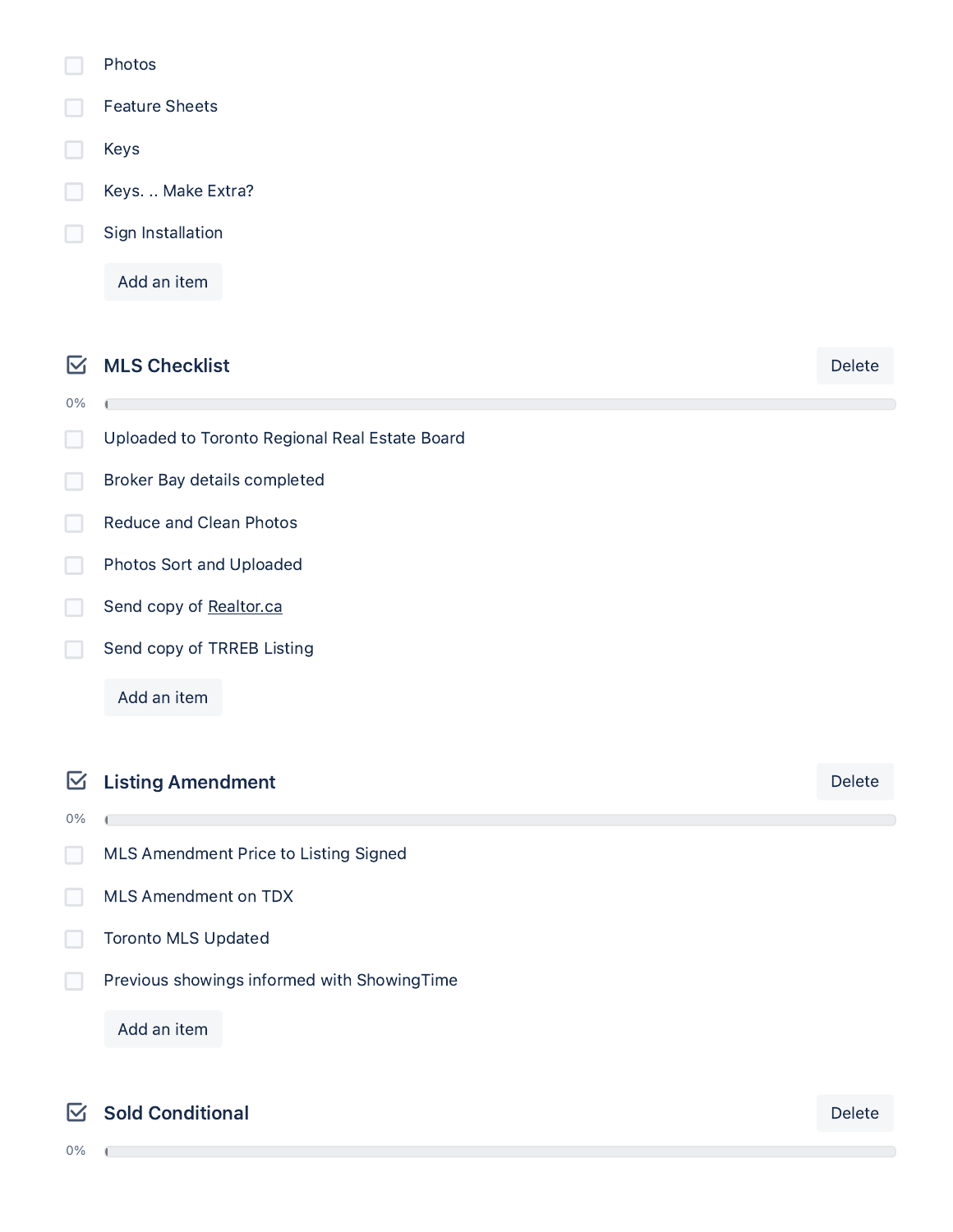- $\Box$ Deposit Cheque in Trust Account
- $\Box$ Deposit Receipt and Cheque uploaded TDX
- Deposit Cheque and Receipt Uploaded to Skyslope  $\Box$
- TRREB Marked Sold Conditional  $\Box$
- BrokerBay updated  $\Box$
- $\Box$ Skyslope Details Entered
- $\Box$ Receipt sent to OB

Add an item

## $\boxtimes$  Sold Firm Delete

- 0%
- $\Box$ Copy of Deposit Cheque
- $\Box$ Copy of Deposit Receipt
- $\Box$ Deposit Cheque and Receipt uploaded to Skyslope
- $\Box$ Sold Sign if applicable
- $\Box$ MLS Marked Sold (Firm)
- $\Box$ Buyer's Lawyer's Name
- $\Box$ Seller's Lawyer's Name
- $\Box$ Our Lawyer Informed of Other Lawyer's Info
- $\Box$ Documents to Lawyer
- Documents to Seller  $\Box$
- Trade Record П
- П Set Date to remove sign
- Set Date to remove lock box П
- П Copy of Waiver(s) sent to selling agent
- Enter Closing Date in Calendar
- Broker Bay Details Entered